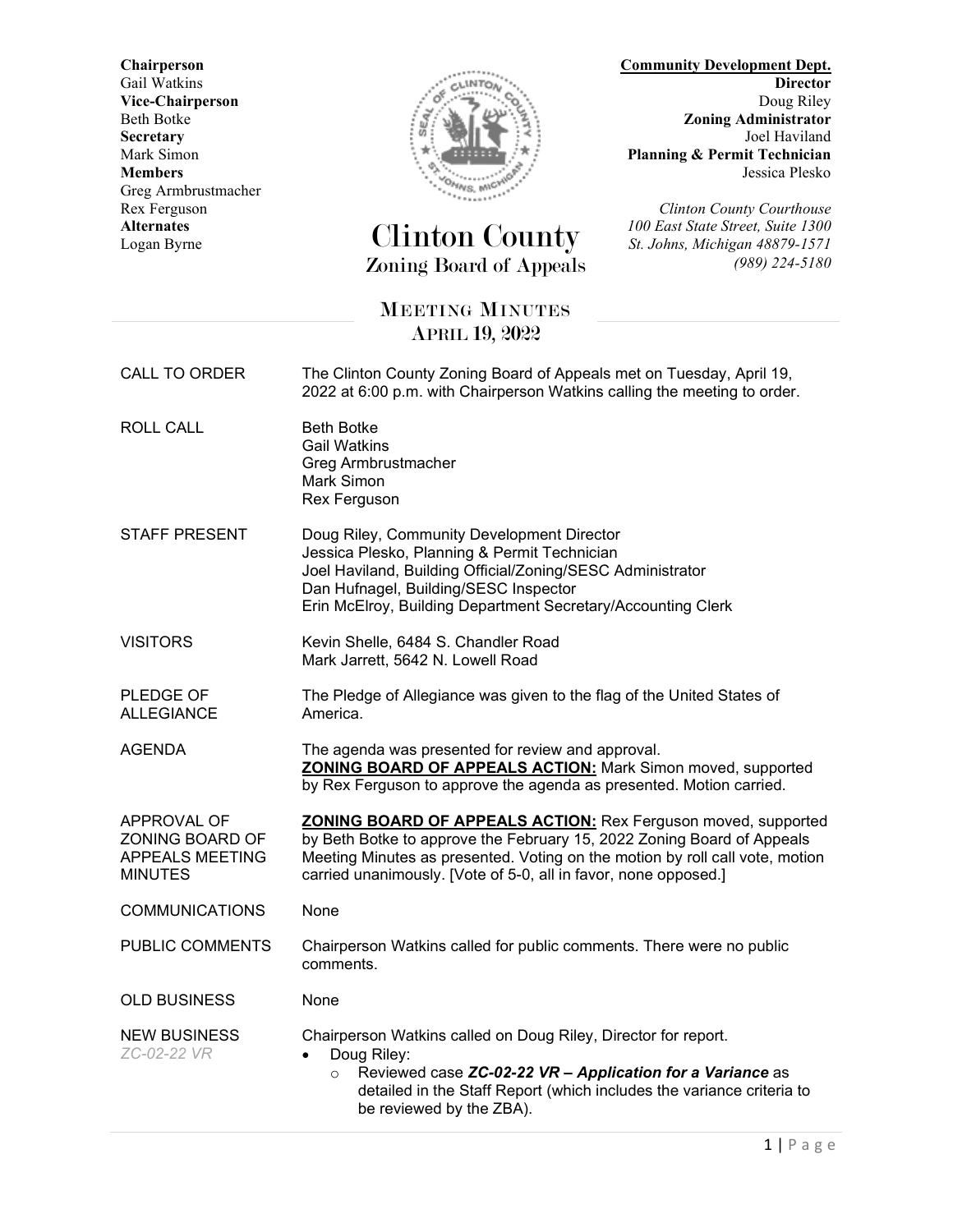- Chairperson Watkins asked for any comments from the Board.
	- $\circ$  Inquired when the property owners acquired the subject property?
- Doug Riley answered, 2010 was the last sale date according to assessing records.
- Chairperson Watkins asked for any additional comments from the Board.
	- o Hearing none, Chairperson Watkins called for a motion to open the public hearing.

**ZONING BOARD OF APPEALS ACTION:** Mark Simon moved, supported by Rex Ferguson to open the public hearing. Voting on the motion by roll call vote, motion carried unanimously. [Vote of 5-0, all in favor, none opposed.]

- Chairperson Watkins called on the applicant.
- With no representative present for this case, Chairperson Watkins asked for any comments from the public.
	- Hearing none, Chairperson Watkins called for a motion to close the public hearing.

**ZONING BOARD OF APPEALS ACTION:** Rex Ferguson moved, supported by Beth Botke to close the public hearing. Voting on the motion by roll call vote, motion carried unanimously. [Vote of 5-0, all in favor, none opposed.]

**ZONING BOARD OF APPEALS ACTION:** Beth Botke moved, supported by Rex Ferguson to approve *Variance Request – ZC-02-22 VR, Whitmore,* for the requested lot depth to width ratio variance for a proposed parcel on W. Chadwick Road in Section 34 of Riley Township based upon the following reasoning and subject to the following condition:

- Reasoning: **(1)** The proposal satisfies the basic conditions as set forth in Section 720F.1 of the Zoning Ordinance as referenced in the staff report. **(2)** The proposal satisfies special condition #2 as set forth in Section 720F.2 of the Zoning Ordinance as referenced in the staff report.
- Conditions: **(1)** The applicant/property owner shall complete the surveying and land division with Riley Township within 6 months of this approval for the variance to remain valid under the terms of the Clinton County Zoning Ordinance.

**ZONING BOARD OF APPEALS ACTION:** Voting on the motion by roll call vote, motion carried unanimously. [Vote of 5-0, all in favor, none opposed.]

- Beth Botke noted that she does not believe this issue is self-created of the applicant.
	- $\circ$  The county drain makes a good natural boundary between the two proposed parcels.
- Chairperson Watkins noted that there is only one non-conforming parcel resulting from this split.
- *ZC-03-22 VR* Doug Riley:
	- o Reviewed case *ZC-03-22 VR – Application for a Variance* as detailed in the Staff Report (which includes the variance criteria to be reviewed by the ZBA).
	- o Discussed, in detail, the Basic Conditions.
		- Noting, this is the first variance request to these elements (i.e., expansion of a non-conforming structure).
	- o Highlighted, "prior to 2006, the Zoning Ordinance did not specify a maximum non-conforming structure allowable amount. A review of the file from 2006 indicated that the 50% allowable expansion standard was established in the Zoning Ordinance *to allow additions*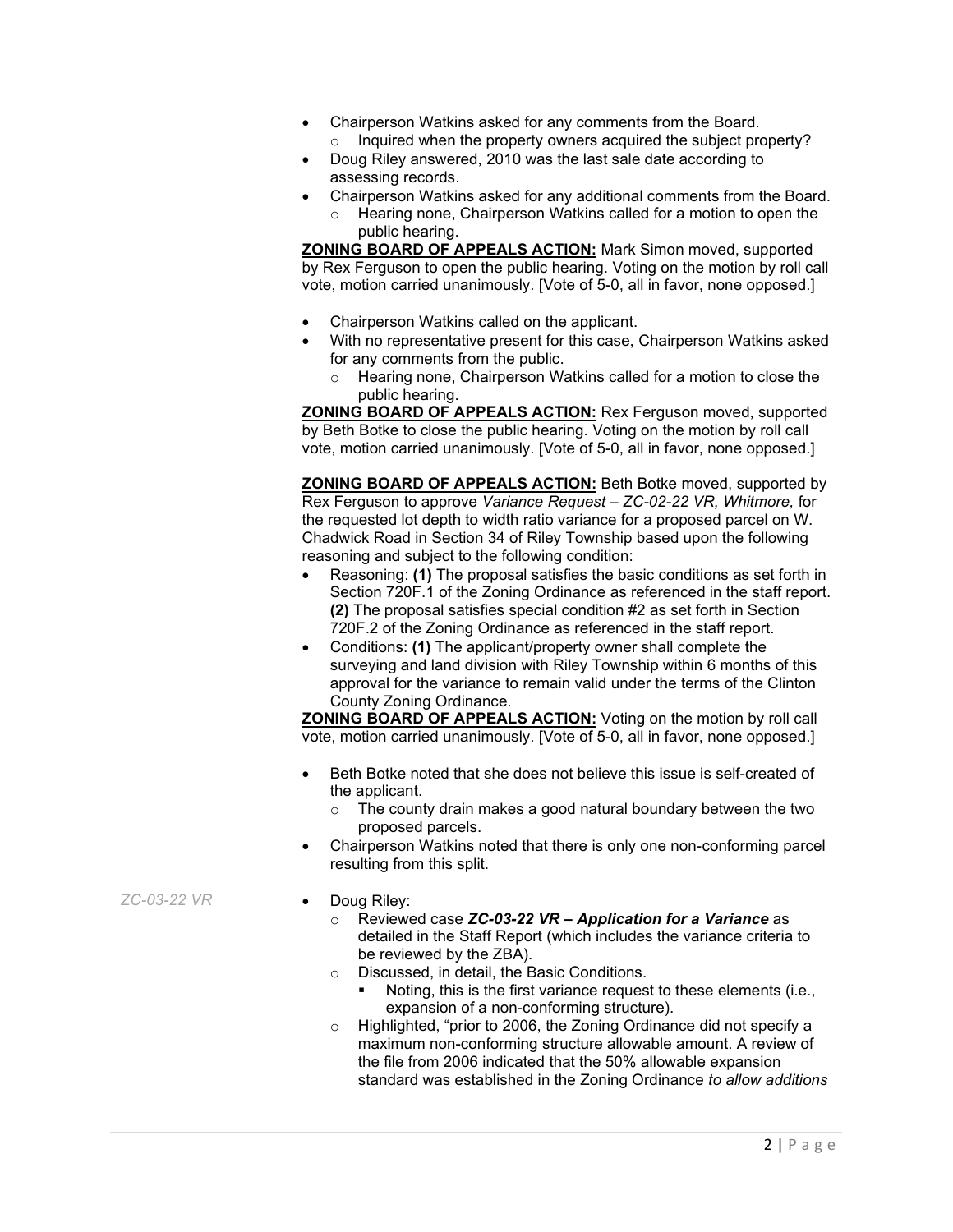*to non-conforming structures without a variance as long as the nonconforming setback or dimension was not exceeded*."

- Chairperson Watkins asked for any comments from the Board.
- Beth Botke inquired how many square feet the house is currently?
- Doug Riley deferred to the applicant, Mr. Shelle.
- Chairperson Watkins asked for any additional comments from the Board.
	- o Hearing none, Chairperson Watkins called for a motion to open the public hearing.

**ZONING BOARD OF APPEALS ACTION:** Beth Botke moved, supported by Greg Armbrustmacher to open the public hearing. Voting on the motion by roll call vote, motion carried unanimously. [Vote of 5-0, all in favor, none opposed.]

- Chairperson Watkins called on the applicant.
	- o Asked Mr. Shelle why he is proposing this large of an expansion as opposed to building a whole new house that would meet current setback requirements?
- Kevin Shelle explained that he already has a lot of "sweat equity" into the existing home.
	- $\circ$  If a new home were built behind where the existing home sits, it would impede on the pasture area.
		- **His family is involved in 4H.**
	- o To help alleviate structural issues.
	- $\circ$  Believes the existing square footage of the home is 1,800 square feet.
- Beth Botke clarified from the application materials, that the square footage of the existing home is 1,388 square feet.
- Chairperson Watkins inquired if 1,388 square feet includes the second story?
- Kevin Shelle stated that 1,388 square feet is based off of the foundation area.
- Rex Ferguson asked Mr. Shelle what hardship requires him to need an addition of this size?
- Kevin Shelle answered that he is unsure other than there is no attached garage currently.
- Rex Ferguson stated that he is unsure if use of an attached garage is a "practical difficulty".
	- o Believes the drive could be utilized for a detached garage.
- Doug Riley requested Mr. Haviland to explain his preliminary review findings of this case; specifically, the allowable area for accessory buildings.
- Joel Haviland indicated that he believes the applicant has adequate room for a detached accessory building being that one of the accessory buildings is used for agricultural purposes (and does not count toward the allowable footprint).
- Chairperson Watkins inquired if this proposed addition would bring the entire building up to current building code?
- Joel Haviland indicated that Building Code only requires new portions to be brought to current standards.
	- $\circ$  The old/existing portions would only need updating if they were in poor condition.
- Chairperson Watkins asked for any comments from the public.
	- o Hearing none, Chairperson Watkins called for a motion to close the public hearing.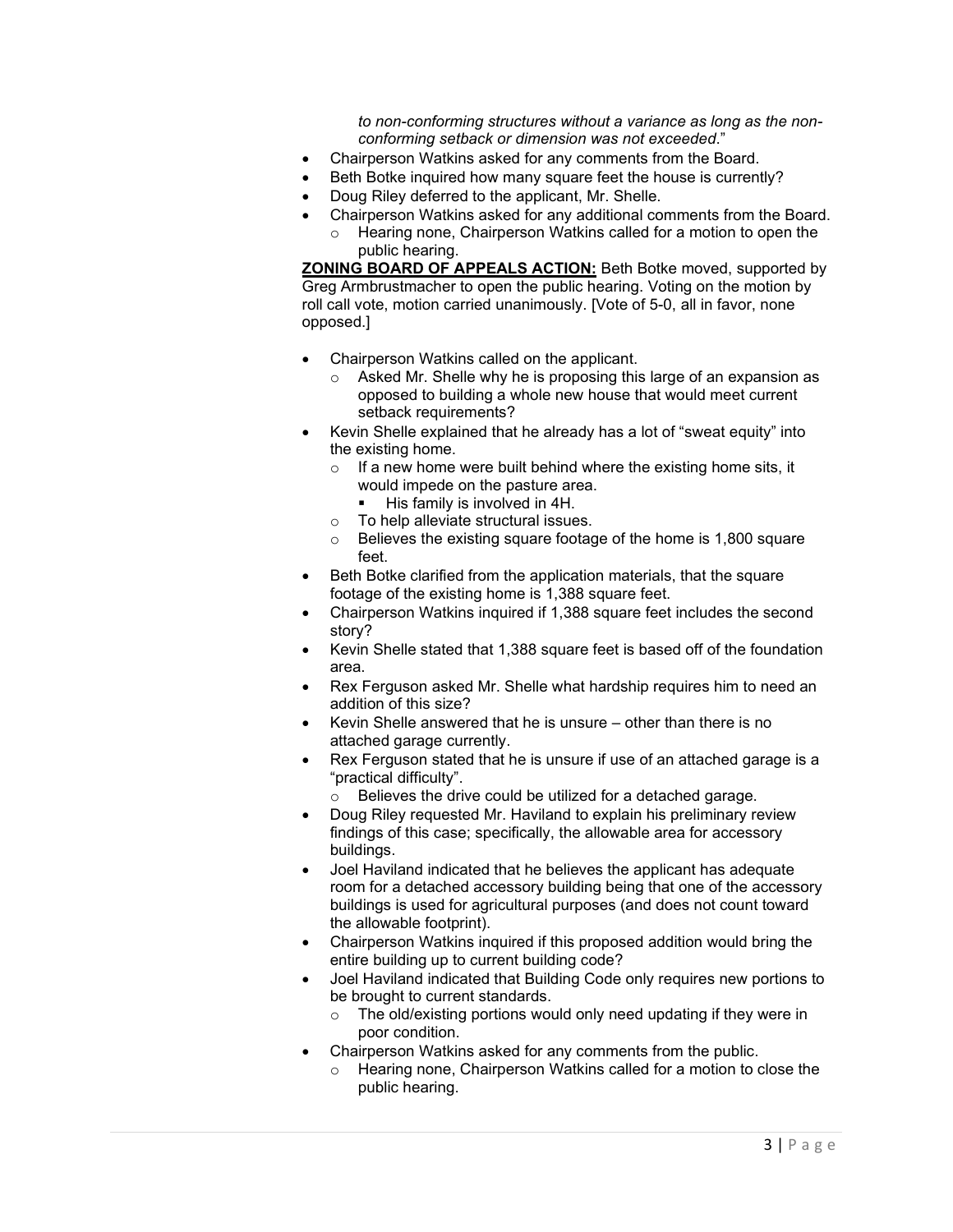**ZONING BOARD OF APPEALS ACTION:** Beth Botke moved, supported by Mark Simon to close the public hearing. Voting on the motion by roll call vote, motion carried unanimously. [Vote of 5-0, all in favor, none opposed.]

- Chairperson Watkins noted, one of the benefits of remodeling structures like this is bringing it up to current code, expected living conditions/lifestyle, etc.
	- o This is not the only consideration, however.
- Mark Simon inquired about the current condition of, and potential plan for the septic system.
- Kevin Shelle explained that he has been working with the Mid-Michigan District Health Department (MMDHD) regarding the septic system.
	- o His last submittal to the MMDHD was for an engineered mound system.
- Rex Ferguson, referencing Special Condition #1 as described in Section 720F.2 of the Zoning Ordinance, stated that he is struggling to identify a "practical difficulty" in this case.
	- o Noted that any addition, 50% or less of the existing footprint (allowed by the Ordinance), would be built to current code, regardless.
- Chairperson Watkins asked Doug Riley, if the variance is denied today, how might Mr. Shelle proceed?
	- o What could the applicant do if he takes the Board's feedback from tonight, revises the plan, and is still unable to meet Ordinance standards?
- Doug Riley answered, the applicant would be required to re-apply and come before the ZBA again for a variance with significant changes to the plans.
- Beth Botke inquired how many times the landowner can expand the existing footprint up to 50%?
- Doug Riley explained that the Ordinance does not clarify.
	- o However, under his administration, he would not allow an aversion of this rule.
- Chairperson Watkins stated, he wanted the applicant to be aware that if he is denied today, he could re-apply with changes to his plan.

**ZONING BOARD OF APPEALS ACTION:** Rex Ferguson moved, supported by Beth Botke to deny *Variance Request – ZC-03-22 VR, Shelle,* for the requested variance to enlarge the non-conforming structure beyond 50% of its floor area in Section 12 of Olive Township, based upon the following reasoning:

• Reasoning: **(1)** The proposal does not satisfy all of the basic conditions as set forth in Section 720F.1 of the Zoning Ordinance as referenced in the staff report. **(2)** The proposal does not satisfy at least one special condition as set forth in Section 720F.2 of the Zoning Ordinance as referenced in the staff report.

**ZONING BOARD OF APPEALS ACTION:** Voting on the motion by roll call vote, AYES: Beth Botke, Greg Armbrustmacher, Mark Simon, Rex Ferguson; NAYS: Gail Watkins, motion carried. [Vote of 4-1, four in favor, one opposed.]

*ZC-04-22 VR* • Doug Riley:

- - o Reviewed case *ZC-04-22 VR – Application for a Variance* as detailed in the Staff Report (which includes the variance criteria to be reviewed by the ZBA).
- Chairperson Watkins asked for any comments from the Board.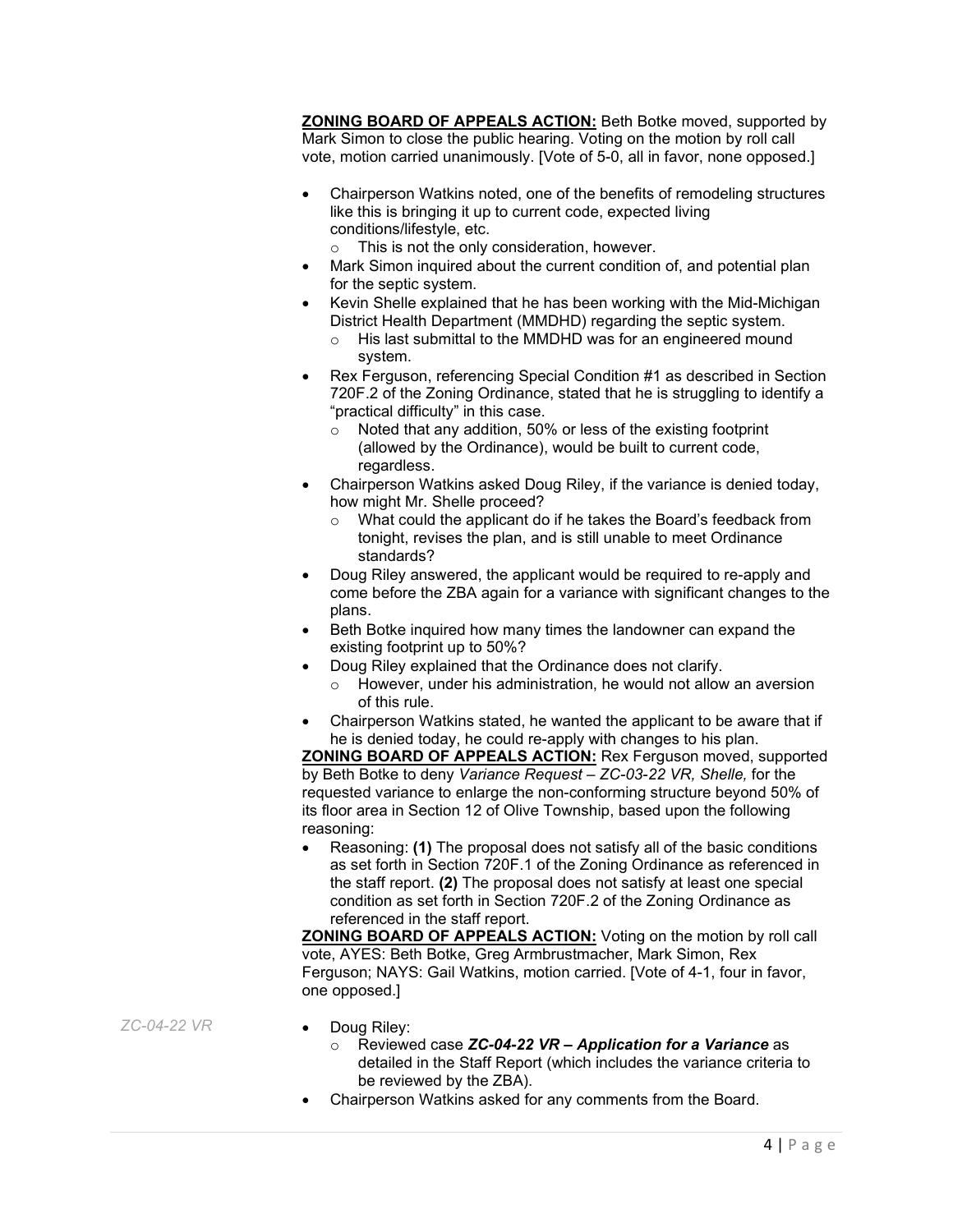- Rex Ferguson inquired when the garage was built.
- Doug Riley explained that he was unable to find records on when the garage was built.
- Chairperson Watkins asked for any additional comments from the Board. Hearing none, Chairperson Watkins called for a motion to open the public hearing.

**ZONING BOARD OF APPEALS ACTION:** Rex Ferguson moved, supported by Mark Simon to open the public hearing. Voting on the motion by roll call vote, motion carried unanimously. [Vote of 5-0, all in favor, none opposed.]

- Chairperson Watkins called on the applicant.
- Mark Jarrett introduced himself as the representative of the applicant, Adam Baudoux.
- Mark Simon inquired if there will be any changes to the footprint of the building?
- Mark Jarrett affirmed that no changes will be made to the footprint; it will just be connected to the home.
- Rex Ferguson asked Mr. Jarrett if the siding and roofing materials will match the house?
- Mark Jarrett answered, yes to the best ability.
- Beth Botke asked Mr. Jarrett if he knows when the garage was built?
- Mark Jarrett explained that he does not know the date the garage was built.
	- o Only knows that Mr. Baudoux purchased the property in 2015.
	- Chairperson Watkins asked for any comments from the public.
	- Hearing none, Chairperson Watkins called for a motion to close the public hearing.

**ZONING BOARD OF APPEALS ACTION:** Beth Botke moved, supported by Mark Simon to close the public hearing. Voting on the motion by roll call vote, motion carried unanimously. [Vote of 5-0, all in favor, none opposed.]

- Doug Riley offered to consult Google Earth Pro (to try to gauge the time it was built by when it appears in aerial photos) at the ZBA's pleasure.
- Chairperson Watkins affirmed the Board's pleasure.
- Doug Riley determined that the garage was not built until after 1993 (according to Google Earth Pro).

o Noted, a building permit would have been required in that timeframe. **ZONING BOARD OF APPEALS ACTION:** Mark Simon moved, supported by Rex Ferguson to approve *Variance Request – ZC-04-22 VR, Baudoux,*  for the requested side yard setback variance in Section 23 of Essex Township based upon the following reasoning and subject to the following condition:

- Reasoning: **(1)** The proposal satisfies the basic conditions as set forth in Section 720F.1 of the Zoning Ordinance as referenced in the staff report. **(2)** The proposal satisfies special conditions #1 and #3 as set forth in Section 720F.2 of the Zoning Ordinance as referenced in the staff report.
- Conditions: **(1)** The applicant shall obtain a building permit from the Community Development Department within 6 months, prior to commencing construction of the addition.

**ZONING BOARD OF APPEALS ACTION:** Voting on the motion by roll call vote, motion carried unanimously. [Vote of 5-0, all in favor, none opposed.]

OTHER BUSINESS

- Doug Riley, Director: • Recapped the Training Workshop from March 15, 2022.
	- o Noted, Clinton County does not allow Use Variances.

*(9.A) WORKSHOP RECAP*